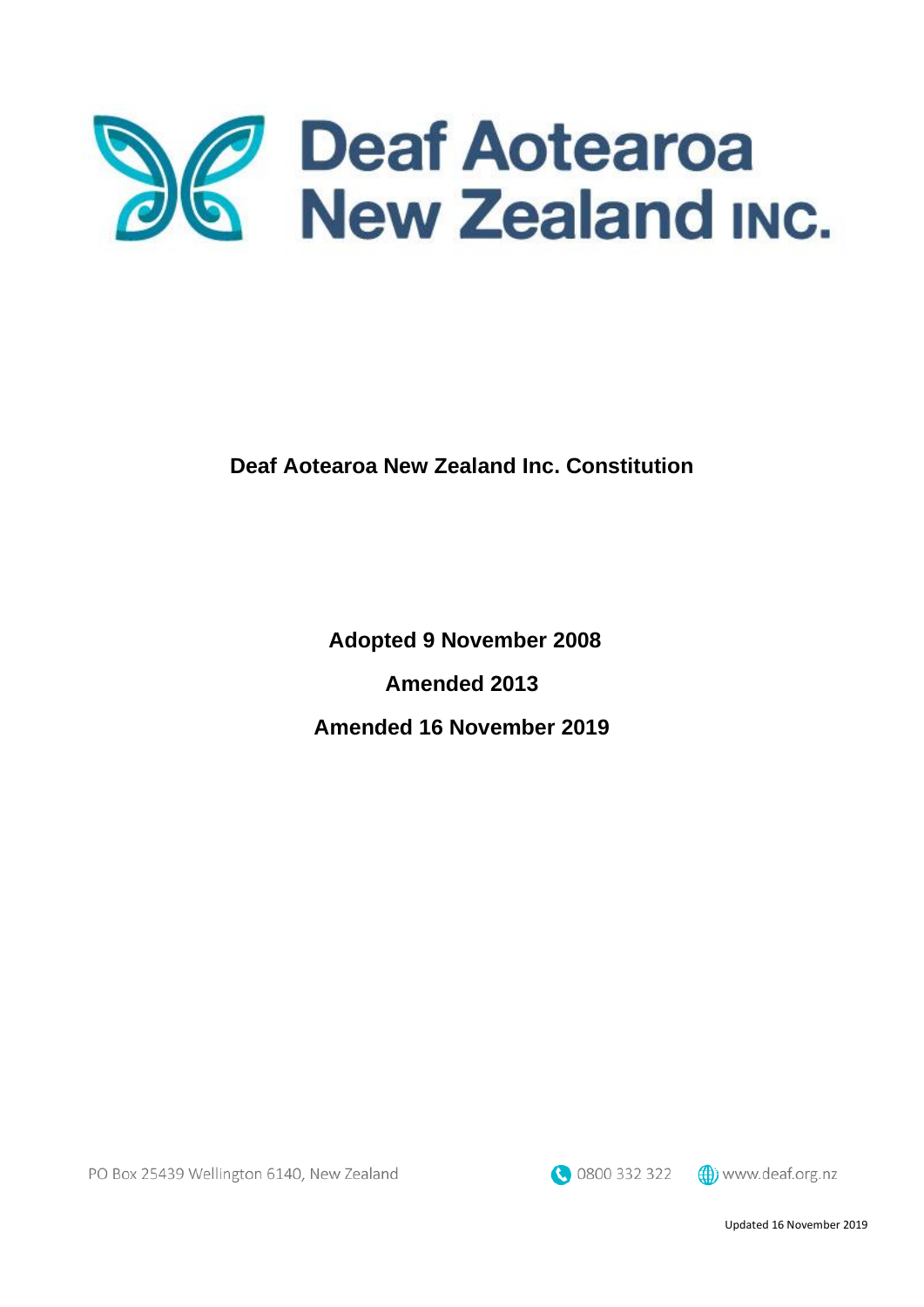# **PART 1. INTRODUCTION**

### **1.1 About this constitution and rules**

This constitution is divided into 9 parts as follows:

PART 1 INTRODUCTION

PART 2 DEFINITIONS AND OPERATIVE DATE

PART 3 VISION, OBJECTS, PURPOSE AND POWERS

PART 4 MEMBERSHIP AND VOTING RIGHTS

PART 5 EXECUTIVE BOARD

PART 6 ELECTION

PART 7 ADMINISTRATION

PART 8 GENERAL MEETINGS

PART 9 WINDING UP

#### **1.2 Name**

1.2.1 Deaf Aotearoa New Zealand Incorporated (Established 1977) referred to in this constitution as "Deaf Aotearoa New Zealand".

# **PART 2. DEFINITION AND OPERATIVE DATE**

#### **2.1 Definitions**

In this Constitution, unless the context otherwise requires,

"Act" means the Incorporated Societies Act 1908 and/or the revised/replaced Incorporated Societies Act and/or the Charities Act 2005 as applicable including all amendments thereof.

"AGM" means the Annual General Meeting of Deaf Aotearoa New Zealand.

"Chief Executive" means the Chief Executive appointed by the Executive Board under Rule 5.6.7.

"Deaf" means:

• Any person of any age who cannot hear, particularly those who use sign language as their natural language;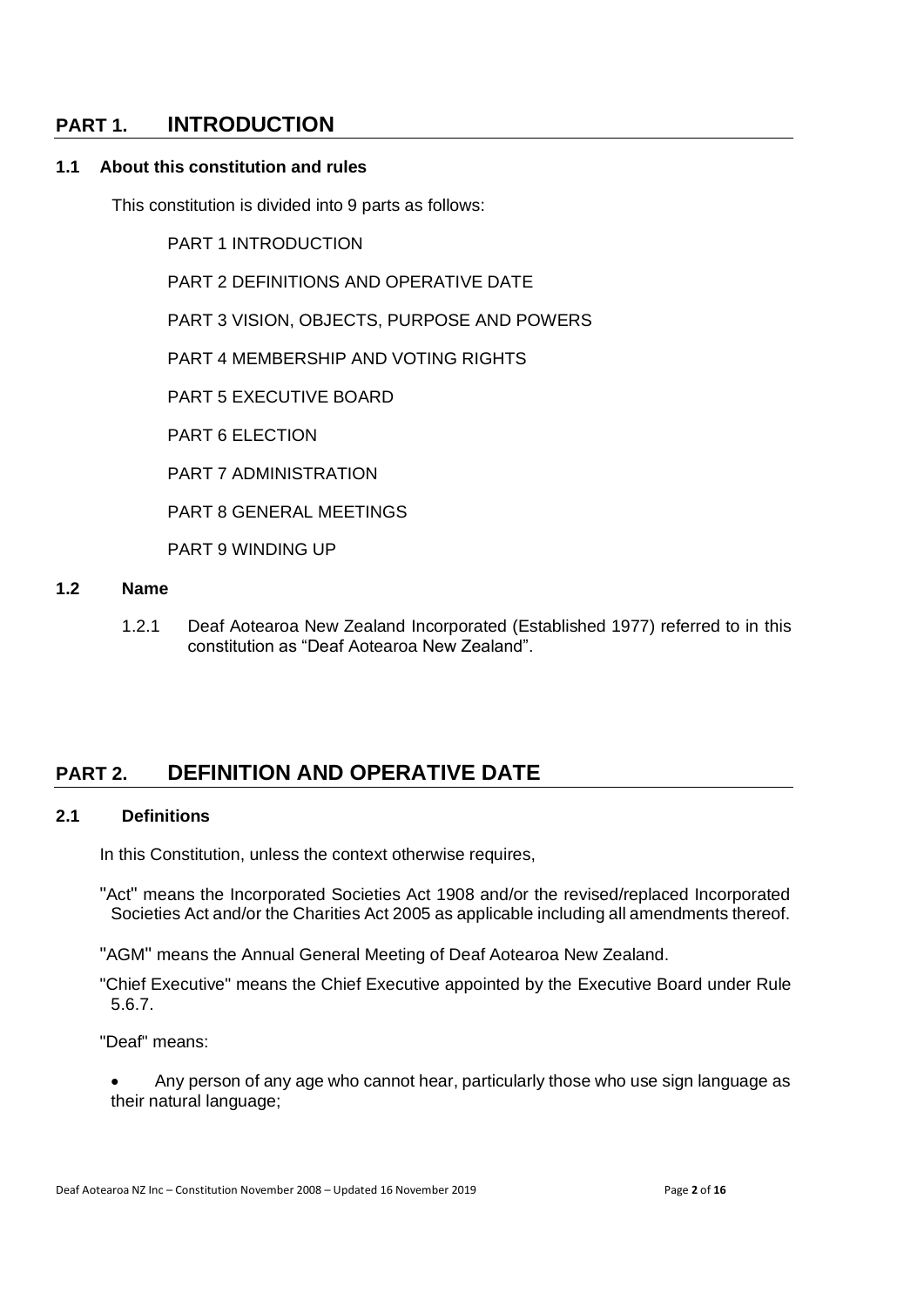• A Deaf person of any ethnicity/culture who is a member of the Deaf community, uses New Zealand Sign Language (NZSL) and is therefore part of the culture of Deaf;

- Those children born deaf, deaf in early childhood, but not yet in the Deaf community;
- Deaf or hard of hearing students in the mainstream, or oral Deaf who are involved with the community.
- "Executive Board" means the "Executive Board" or "EB" constituted under PART 5 of this Constitution.
- "Māori Deaf person" means a person of any age who is Deaf and has Whakapapa Māori (Māori Genealogy) and identifies her/himself as Māori Deaf.
- "Shareholder" means Deaf Aotearoa New Zealand Incorporated as the person, persons, or entity owning the shares of the company.
- "The Company" means Deaf Aotearoa Holdings Ltd operating the business interests of Deaf Aotearoa New Zealand Incorporated as defined in PART 3.4.1 of this Constitution.

"The Society" means Deaf Aotearoa New Zealand Incorporated.

#### **2.2 Operative Date**

This Constitution shall be effective on and from the Date of the Biennial General Meeting held on November 9 2008.

# **PART 3. VISION, OBJECTS, PURPOSE AND POWERS**

# **3.1 Vision**

"Full access and participation for Deaf in Aotearoa / New Zealand."

# **3.2 Objects**

Deaf Aotearoa New Zealand is established to act in every way within New Zealand, and internationally as appropriate, for the best interests, wellbeing and aspirations of Deaf people and towards the goal of equality and full participation in society by Deaf individuals.

#### **3.3 Purposes**

In particular Deaf Aotearoa New Zealand is established for the purposes of promoting:

#### 3.3.1 Deaf Awareness

3.3.1.1 NZSL & Deaf Culture is well understood throughout the community.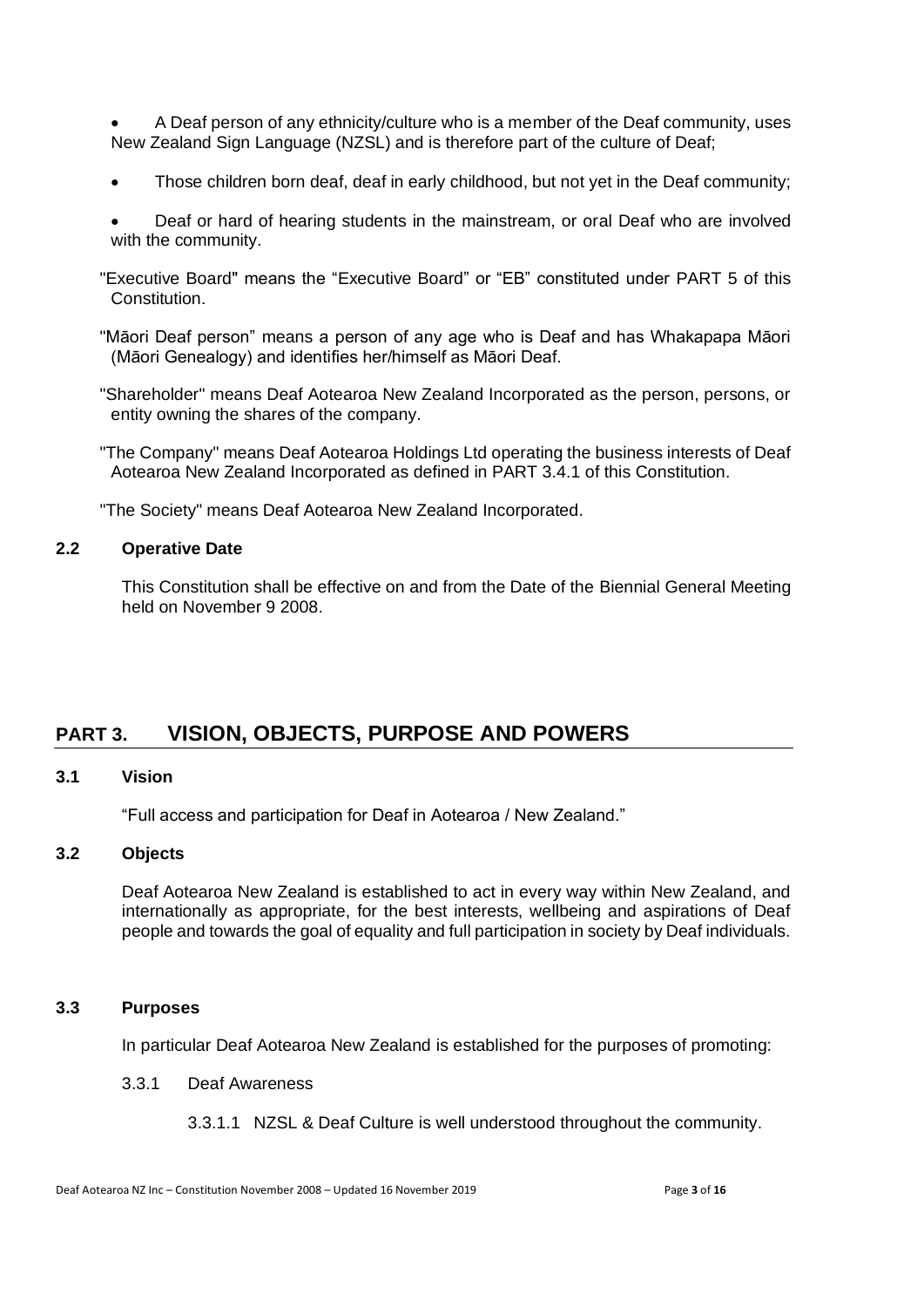- 3.3.1.2 Increased recognition and knowledge of NZSL to improve access for NZSL users and ensures the effective implementation of the NZSL Act.
- 3.3.1.3 Provide leadership through reflecting the voice of Deaf people both within New Zealand and internationally
- 3.3.2 Deaf Access
	- 3.3.2.1 Provide full access and participation for Deaf through quality programmes and services targeting the aspirations of Deaf people as identified through Deaf community meetings and from Deaf people
	- 3.3.2.2 Inform and advise on policies impacting on the lives of Deaf people nationally and locally
	- 3.3.2.3 Promote the dissemination of information to Deaf people in a way that is culturally appropriate.
	- 3.3.2.4 Advocate with Deaf people for access to the same services and information as the wider community
- 3.3.3 Deaf Advancement
	- 3.3.3.1 Promote, develop, and preserve New Zealand Sign Language, promote acceptance of Deaf culture, and the maintenance of the New Zealand Sign Language Act (2006).
	- 3.3.3.2 Encourage Deaf to use their rights and responsibility by being involved in the planning, delivery and monitoring of all services intended for their use.
	- 3.3.3.3 Promote the provision of training to encourage leadership amongst Deaf people and provide or co-ordinate training that meet their needs.
	- 3.3.3.4 Fulfil our obligations with the World Federation of the Deaf in the implementation of the shared Congress Resolution.
	- 3.3.3.5 Monitor and give feedback on policies or legislation and services that impact on Deaf people and ensure their voice is heard.
	- 3.3.3.6 Endorse and be active in the implementation of the NZ Disability Strategy (2001), the UN Convention on the Rights of Persons with Disabilities (2008) and the New Zealand Sign Language Act (2006).
	- 3.3.3.7 Network with other organisations involved with Deaf and other disabilities, sharing information and expertise
	- 3.3.3.8 Effective collaborative relationships with national and local government and key stakeholders to ensure their policies and procedures are effective for Deaf people
- 3.3.4 Māori and Māori Deaf: Deaf Aotearoa New Zealand recognises Māori as tangata whenua and works in the spirit of cooperation and partnership defined in te Tiriti o Waitangi.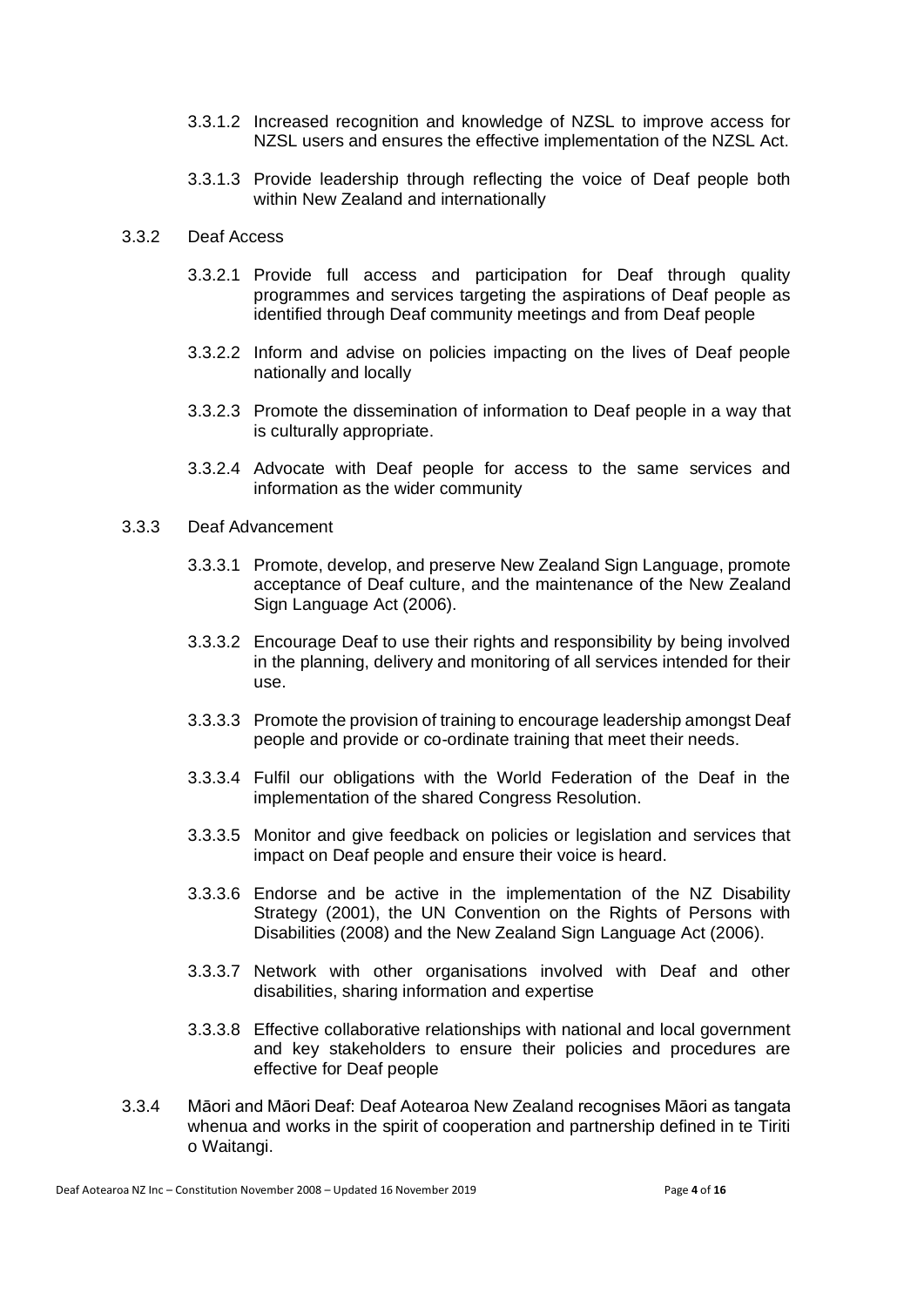- 3.3.4.1 *Partnership:* Deaf Aotearoa New Zealand will have a relationship with Māori in utmost good faith, mutual respect and understanding that leads to shared decision making supported by Deaf and Māori values.
- 3.3.4.2 *Participation:* Deaf Aotearoa New Zealand will work together with Māori to ensure Māori Deaf participate in the Deaf and disability sector and where possible be included at all levels of decision making around Deaf and disability issues.
- 3.3.4.3 *Protection:* Deaf Aotearoa New Zealand will actively work together with Māori to contribute towards improving the wellbeing of Māori Deaf which includes services, the support for independent living and identity.
- 3.3.5 Other things: to do all other things that are related or useful to gaining of any of the above objects and purposes.

### **3.4 Powers**

Deaf Aotearoa New Zealand, through its EXECUTIVE BOARD, has all the powers of a corporate entity under the Incorporated Societies Act, and in particular, it has the power to make informed decisions by majority.

#### 3.4.1

- 3.4.2 To borrow, raise money, and mortgage, initiate a charge or lien over the property of Deaf Aotearoa New Zealand or parts of it;
- 3.4.3 Rent, lease, hire, purchase, acquire, sell, surrender or dispose of any interest in real or personal property;
- 3.4.4 Invest and deal with any of the monies or assets of Deaf Aotearoa New Zealand not immediately required, upon such securities as the EB may from time to time determine or approve; and
- 3.4.5 Affiliate with, subscribe to, donate to, or become a member of any Body or Organisation whose objects are similar to those of Deaf Aotearoa New Zealand.

# **PART 4. MEMBERSHIP AND VOTING RIGHTS**

# <span id="page-4-0"></span>**4.1 Register of members and membership**

- 4.1.1 A register of Members shall be kept by the Chief Executive. The Privacy Act 1993 will be followed in giving out information on members.
- 4.1.2 People wishing to become members of Deaf Aotearoa New Zealand may apply by filling out a form and sending it to the Chief Executive or by delivery to a Deaf Aotearoa New Zealand Office.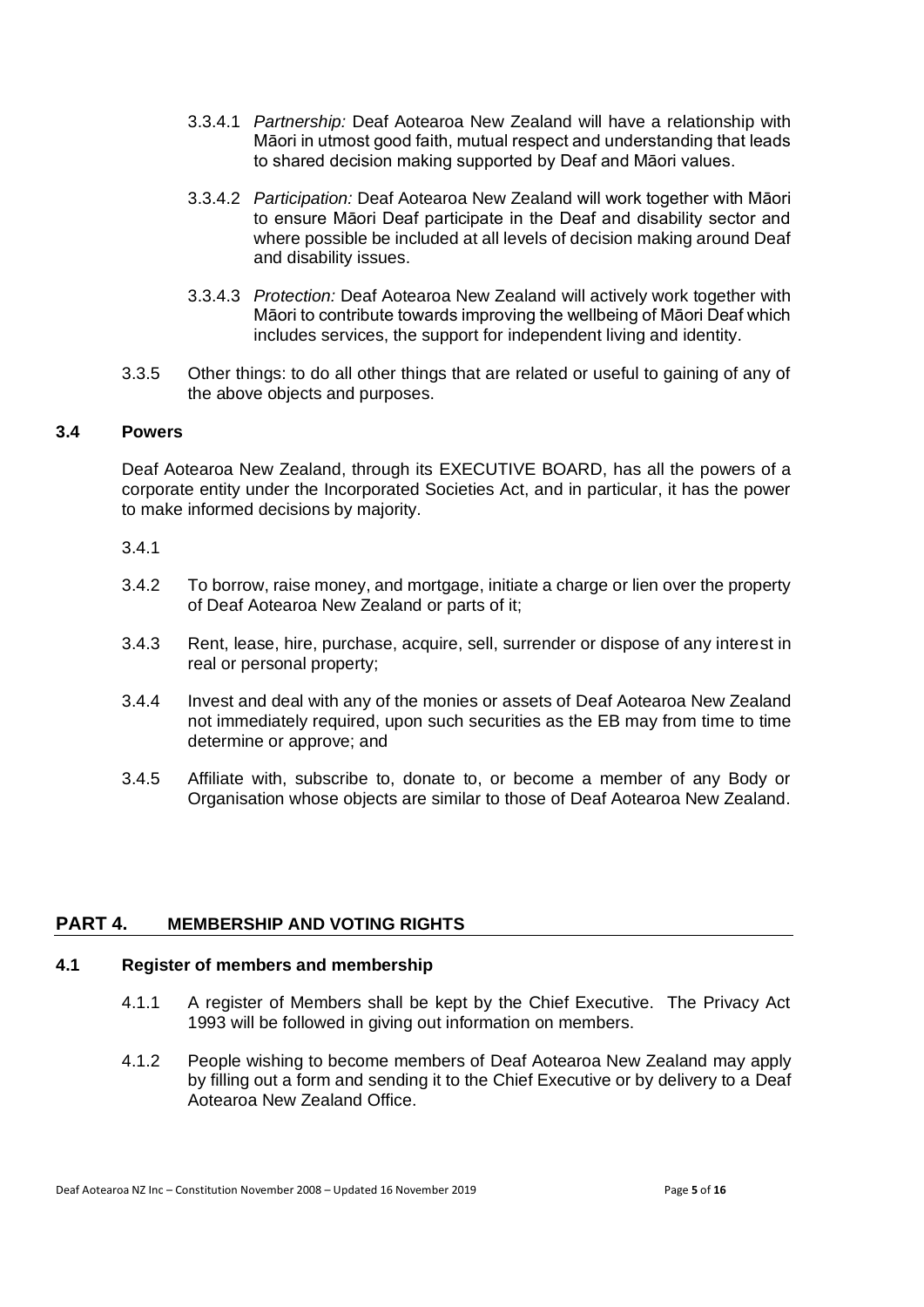4.1.3 Membership is limited to those who are defined as 'Deaf' in section 2.1 and who have registered in accordance to clause 4.1.2.

### **4.2 Voting Rights**

4.2.1 Individual members of the organisation with voting rights include Deaf/deaf people as defined in Clause 2.1 and who are NZ Permanent Residents or Citizens.

#### **4.3 Associate members**

- 4.3.1 Deaf Aotearoa New Zealand welcomes associate members who support the aims of the organisation. Associate members will be kept informed of the activities of the association however, will not have voting rights. Associate members can be:
	- Hearing people
	- Other organisations interested in Deaf issues may join
	- Deaf/deaf People who are not yet permanent residents and citizens of New Zealand.

## **4.4 Forfeiture of membership**

- 4.4.1 Any member of Deaf Aotearoa New Zealand may forfeit their membership by giving written notice at any time to the Chief Executive.
- 4.4.2 Forfeiture of membership by a member (whether by expulsion, resignation or otherwise) shall not release a member from any liability to Deaf Aotearoa New Zealand arising prior to the forfeiture.

### **4.5 Expulsion:**

- 4.5.1 Before any expulsion of a member is called for, notice in writing must be provided to that member with a description of the matters charged and reasonable opportunity must be given to the member to prepare a defence before a meeting, of the Executive Board; or at a General Meeting if the member so desires.
- 4.5.2 By a majority vote, taken at a General meeting, a directive may be given to the EB to call upon a member to be expelled if there is a reason to believe that the member has been guilty of, or a party to, conduct contrary to these rules, or inimical to the goals or interests of Deaf Aotearoa New Zealand.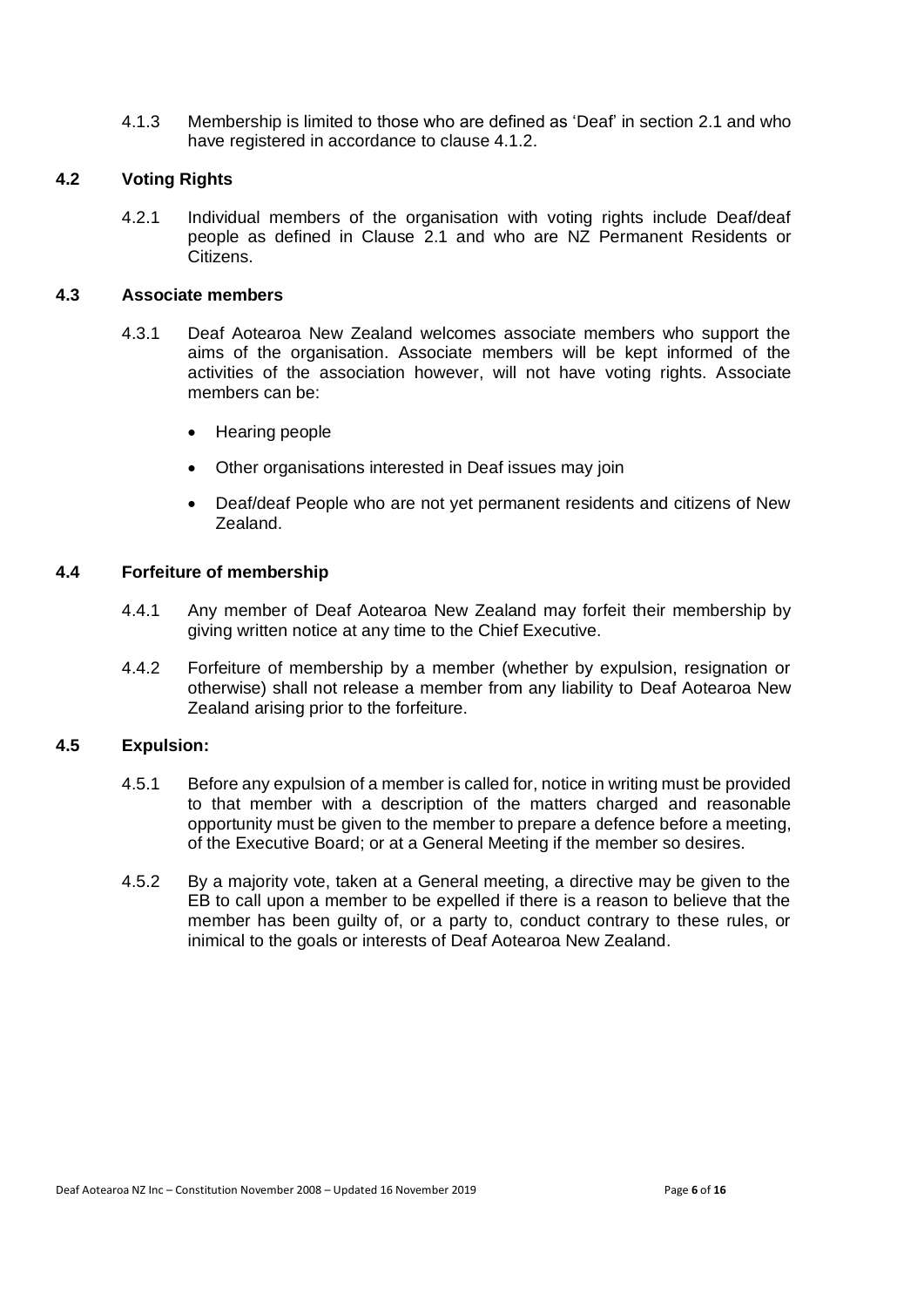# **PART 5. EXECUTIVE BOARD**

# **5.1 The Executive Board ("EB")**

5.1.1 Deaf Aotearoa New Zealand shall be governed by the Executive Board (EB) which shall have the full responsibility and authority for policy and control of Deaf Aotearoa New Zealand subject only to applicable law and any amendments to them, and to any directions given at any general meeting of Deaf Aotearoa New Zealand providing those directions are not contrary to the constitution or to applicable law.

### **5.2 Composition of the EB**

- 5.2.1 The EB shall be made up of a minimum of 5 members and a maximum of 9 members.
- 5.2.2 Appointment of President and Vice President will be decided by the elected Board. The appointments may be altered during the current term of the Board.
- 5.2.3 Where the numbers of the EB fall below 50% the remaining members may only act for the purposes of filling vacancies (including exercising its powers under clause 5.6 below) or of calling a general meeting.
- 5.2.4 Subject to clause 6.2 the elected members of the Board will hold office for a period of three years. At the end of each Annual General Meeting all these elected members of the Board will retire from office. A member retiring is eligible for re-election.
- 5.2.5 Appointment of Board Chairperson will be decided by the elected Executive Board. The appointment may be altered during the current term of the Board. The Chairperson must chair as chairperson at each Board meeting. In absence of the Chairperson the representatives present must elect one of their number to preside as chairperson at the meeting.
- 5.2.6 At an EB meeting, each EB member is entitled to one vote including President and Chairperson. Advisors do not have the right to vote during their agreed time on the EB. When there is an equality of votes, the motion fails.
- 5.2.7 Should one Board member resign during their term the remaining Board members may co-opt a member to fill the position to complete the term until the next election.
- 5.2.8 A person standing for election to the Executive Board must be a member of Deaf Aotearoa New Zealand.

### **5.3 Co-opted EB members**

- 5.3.1 The EB may appoint up to, but not more than, four people who will bring specific skills necessary to support the work of the EB.
- 5.3.2 The co-opted people will be appointed for a given length of time, up to the current term of the Executive Board. Their role is to provide advice to the elected Board and be involved in any discussions during a Board meeting. The co-opted members will not have any voting rights on the Executive Board.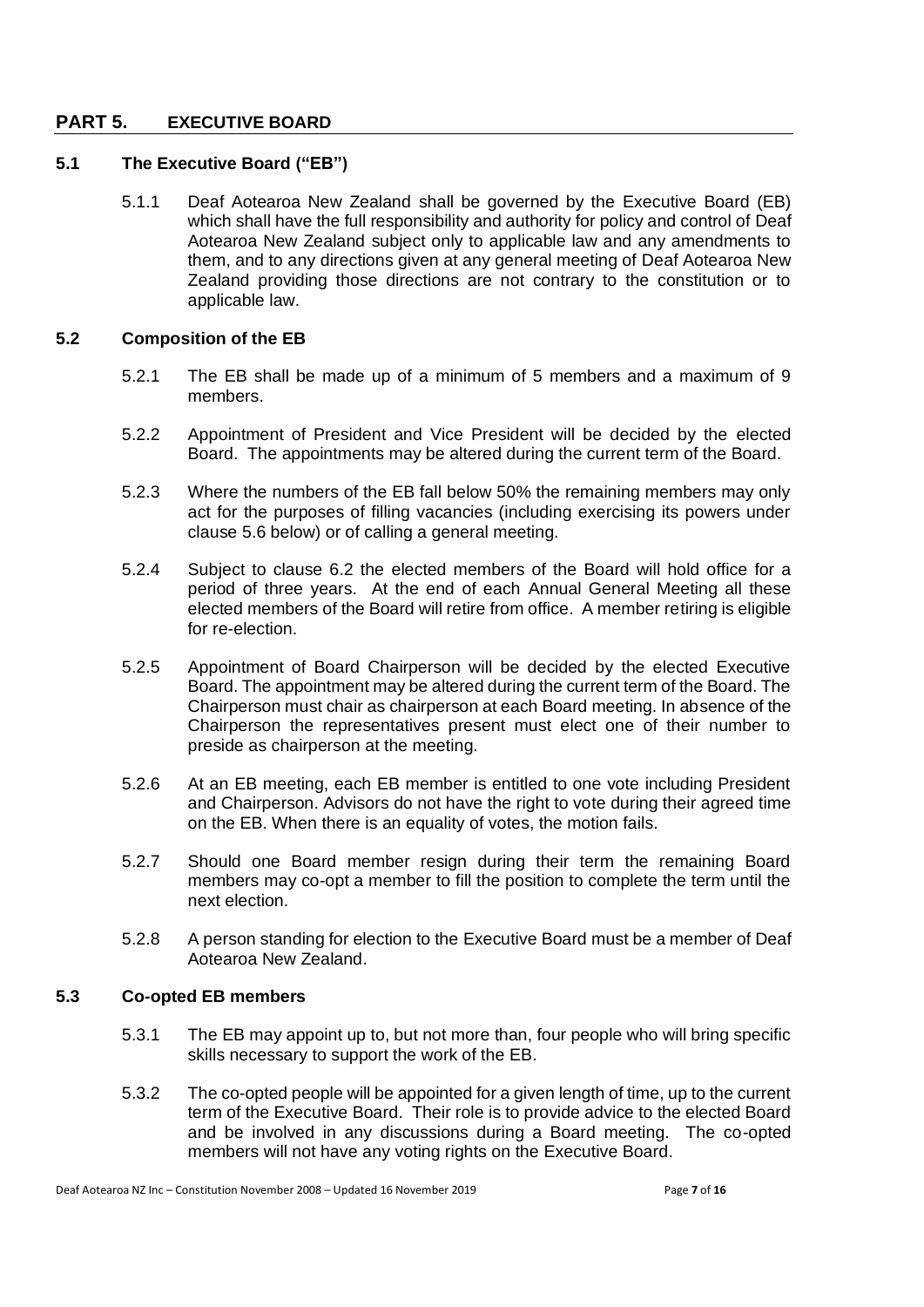# **5.4 Employees not eligible to be Board members**

5.4.1 Employees employed by the Company or Deaf Aotearoa New Zealand Incorporated or any related operating subsidiaries will not be members of the EXECUTIVE BOARD either as elected or Replacement Board Members

### **5.5 Resignation and removal of Board members**

- 5.5.1 A member of the Board may resign by giving notice in writing to the Board. However the resignation will not take affect until a replacement Board member has been approved and appointed by the Board if necessary.
- 5.5.2 A member of the EB absent without leave for two consecutive meetings will forfeit and vacate office.
- 5.5.3 The EB may, at its discretion, appoint an eligible replacement to hold office until the next General Meeting.
- 5.5.4 On the resignation of the President or Vice President, they will be given the option of remaining as a Board member provided the Board will not exceed the maximum number of Board members. The Board may appoint a replacement President or Vice President from the current Board as their replacement.
- 5.5.5 A Board member may be removed from the EXECUTIVE BOARD under certain conditions contained in the current Board governance policy as amended and published from time to time. The decision to remove a Board member must be an agreement by a minimum 75% of the remaining Board members.
- 5.5.6 The President or Vice President may be replaced by vote of no confidence raised by an EXECUTIVE BOARD member and supported by at least one (1) other EXECUTIVE BOARD member before proceeding to vote. The decision to remove the President or Vice-president must be an agreement by a minimum 75% of the remaining Board members taken at a properly constituted meeting of the EXECUTIVE BOARD.

#### **5.6 Functions of the EB**

- 5.6.1 The EXECUTIVE BOARD shall have all the powers conferred by the Incorporated Societies Act 1908 including all amendments to it and/or replacement legislation governing all such societies in New Zealand and without in any way limiting such powers, the power to set the policy and direction of Deaf Aotearoa New Zealand:
- 5.6.2 To carry out the goals / objects of Deaf Aotearoa New Zealand:.
- 5.6.3 To represent Deaf Aotearoa New Zealand in dealing with the Government on policy matters.
- 5.6.4 To oversee Deaf Aotearoa New Zealand in dealings with similar societies, bodies, and organisations in New Zealand and elsewhere.
- 5.6.5 To oversee the funds and assets of Deaf Aotearoa New Zealand and to receive operational reports and updates from any operational subsidiary.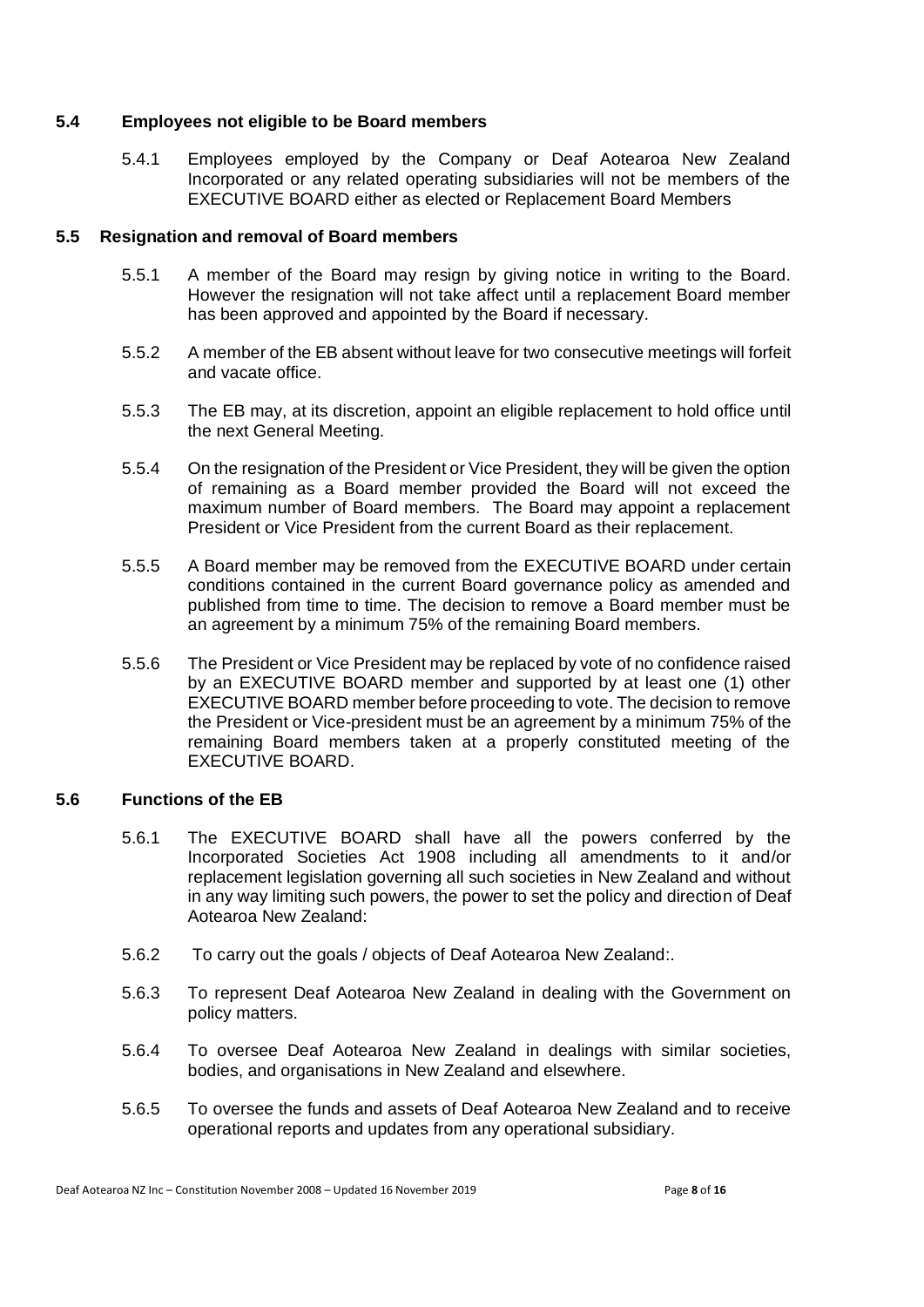- 5.6.6 To receive and allocate money coming to Deaf Aotearoa New Zealand subject to and in accordance with any directions and conditions attached to it and to receive operational reports and updates from any operational subsidiary.
- 5.6.7 To engage, dismiss, instruct and support the Chief Executive as necessary and to delegate to the Chief Executive such functions and powers as the EB may from time to time decide.

# **5.7 Meetings of the EB**

- 5.7.1 The EB will meet a minimum of four times a year.
- 5.7.2 A meeting fee is paid to Executive Board members. The amount is as agreed from time to time by the EB.
- 5.7.3 Over 50% of the voting members of the EB will form a quorum for a meeting of the EB.
- 5.7.4 A special meeting of the Board may be called at any time on the direction of the President or any three members of the Board.
- 5.7.5 The Chief Executive will attend all meetings of the EB unless the EB decides that the Chief Executive is to retire from the meeting.
- 5.7.6 Minutes shall be recorded of all meetings of the EXECUTIVE BOARD. The minutes will record the names of the members present, all resolutions and the proceedings of each meeting. The minutes shall reflect that the meeting addressed the published agenda.

# **5.8 Eligibility to Hold Office**

- 5.8.1 To be eligible for election to the Executive Board, candidates must be:
	- 5.8.1.1 An individual Member in accordance with clause [4.1](#page-4-0)
	- 5.8.1.2 Deaf /deaf.
	- 5.8.1.3 Must consent to and pass a police check regarding: Charities Commission, Vulnerable Children Act and excludes speeding, parking infringements and DUI offences.
	- 5.8.1.4 Not an employee of the organisation
	- 5.8.1.5 Meet the criteria of section 16(2) of the Charities Act (2005)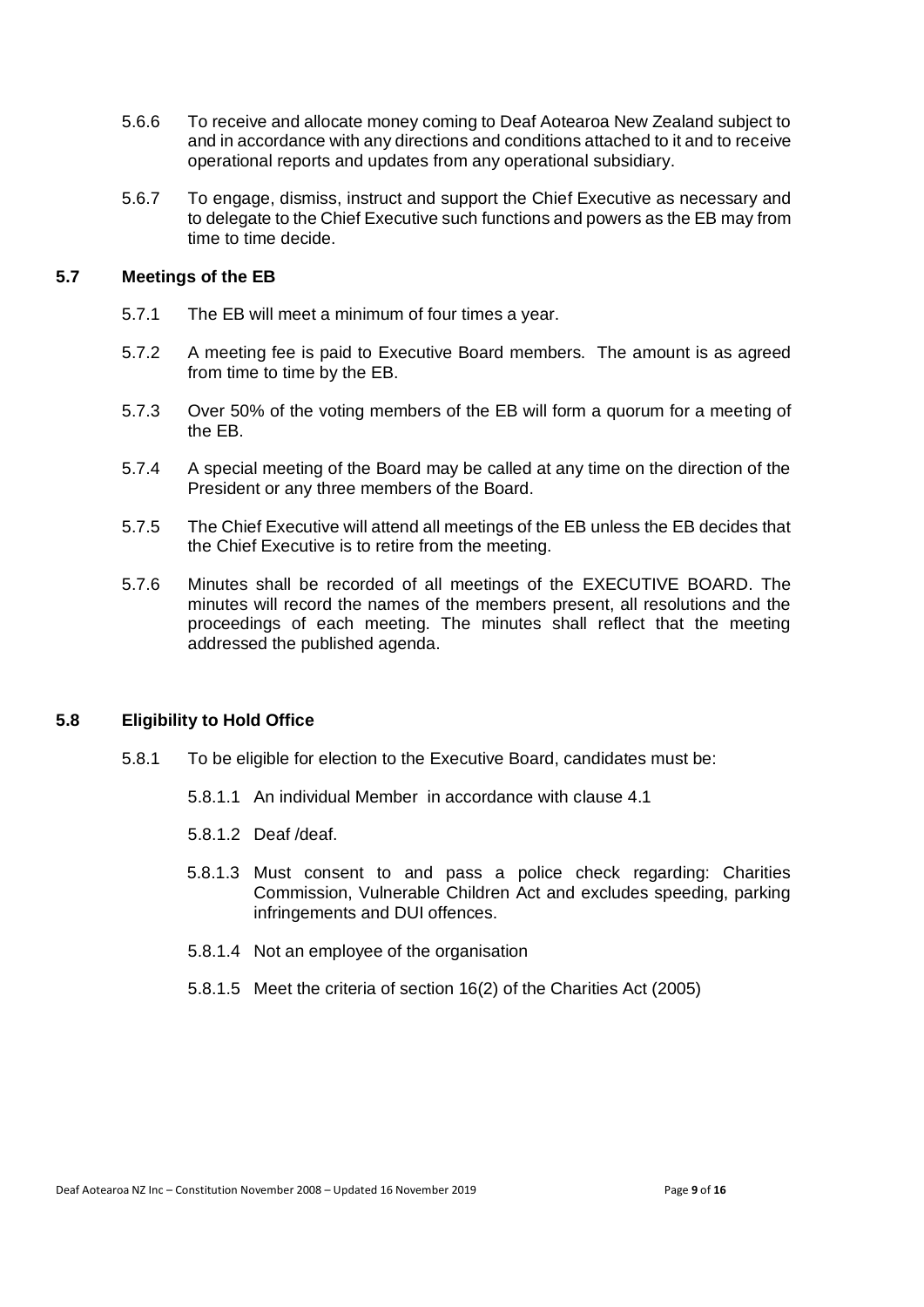### **PART 6. ELECTION**

# **6.1 Method of Election:**

- 6.1.1 Election for elected EB members must be by postal or electronic ballot conducted prior to the TGM.
- 6.1.2 Out-going / retiring EB members may also be re-elected.
- 6.1.3 All votes shall be received by the Secretary to the Boards or other person appointed by the EXECUTIVE BOARD from time to time. This person shall be the Returning Officer. The EXECUTIVE BOARD may appoint an independent scrutineer to oversee the election process.
- 6.1.4 The Patrons will be invited at the discretion of the Board. There will be one Hearing and one Deaf Patron.
- 6.1.5 The EXECUTIVE BOARD will recommend to the AGM the names of the Organisation's Solicitor and Auditor for approval and confirmation
- 6.1.6 Any candidate standing for election (or re-election) to the EXECUTIVE BOARD must complete the necessary forms and return them to the Returning Officer not less than 60 days prior to the AGM.
- 6.1.7 Any person applying (or re-applying) for the position of President or Vice President must have had prior experience of serving on the EB for a term of at least 12 months within five years prior to the date of election for the position.
- 6.1.8 All positions on the Board are for a three year term.
- 6.1.9 Each Board member shall be elected by the eligible current members of the Organisation as defined by clause 4.1.3 above through a postal vote prior to the Annual General Meeting held in an election year, and the elected members shall take office on the Board at the conclusion of that Annual General Meeting.
- 6.1.10 In the event that the entire Executive Board is replaced by new Executive members then two members of the previous Board must remain for a minimum of six months to guide the new Executive Board. These guiding members will not have voting power and will be selected by the Chief Executive and confirmed by the members at the Annual General Meeting.

# **PART 7. ADMINISTRATION**

# **7.1 Indemnity**

Executive Board members of Deaf Aotearoa New Zealand are indemnified by Deaf Aotearoa New Zealand against all losses and expenses incurred by them in carrying out their normal duties except where the loss is due to their wilful neglect or gross negligence.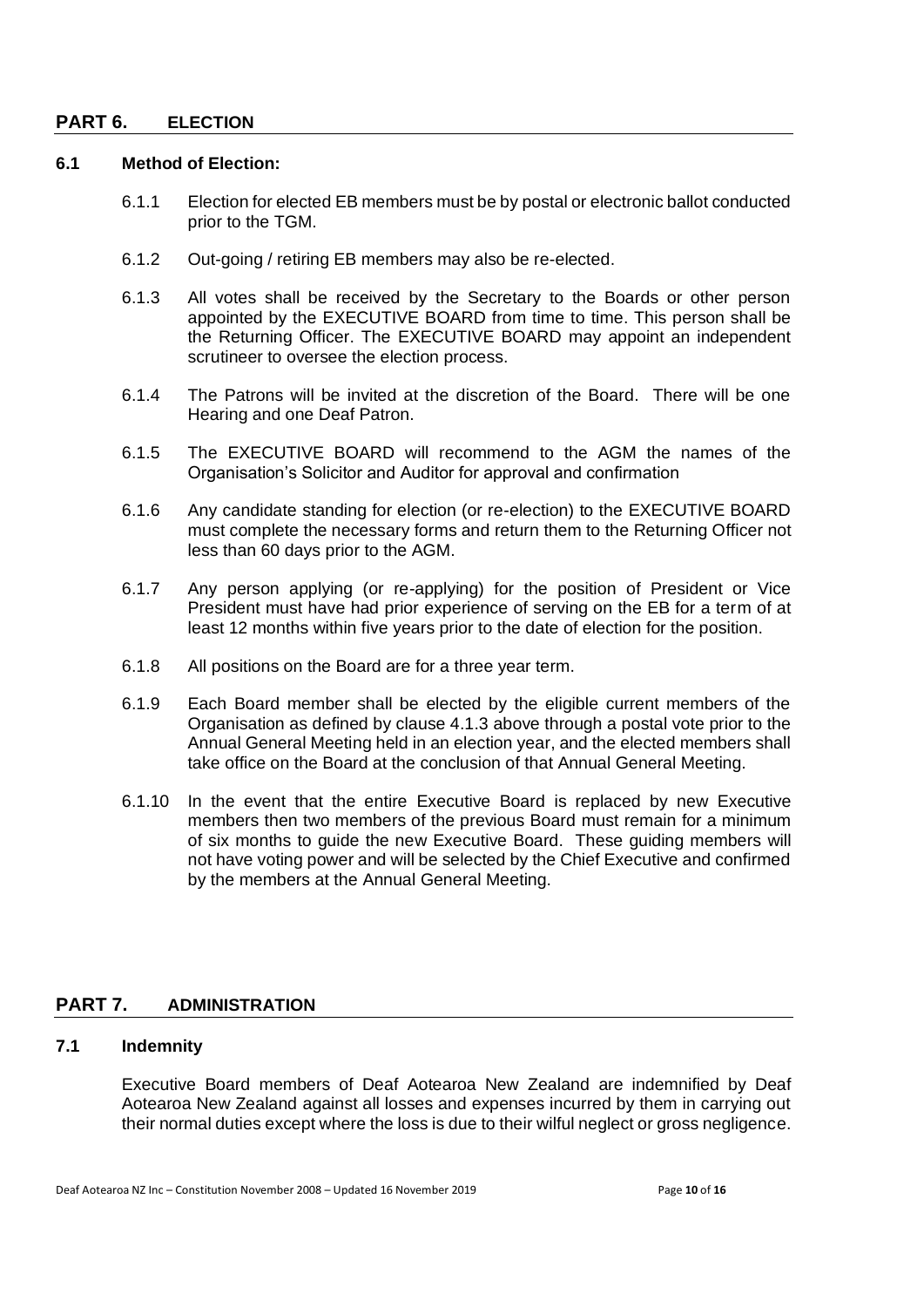# **7.2 Capacity**

Subject to this Constitution Deaf Aotearoa New Zealand may do anything which it is permitted or required to do by this Constitution, or by any Act of Parliament or rule of law

### **7.3 Common Seal**

The Common Seal may only be used with the authority of the EB or of a Committee acting under authority delegated to it by the Board. Every document to which the Common Seal is fixed must be signed by any two members of the EB, or any member of the EB and or any other person authorised by the EB.

### **7.4 Funds and Property**

- 7.4.1 The funds and property of Deaf Aotearoa New Zealand shall be administered by the EB in accordance with this Constitution.
- 7.4.2 All money received is to be paid to the credit of Deaf Aotearoa New Zealand at such bank as the EB approves.
- 7.4.3 Cheques and other negotiable instruments are to be signed or endorsed in such a manner as the EB directs.
- 7.4.4 The financial year of Deaf Aotearoa New Zealand shall end on the 30th day of June.
- 7.4.5 The books and accounts of Deaf Aotearoa New Zealand are to be audited annually by the Auditor

#### **7.5 Legacies, Endowments, Contributions and Gifts**

- 7.5.1 Legacies, bequests or other gifts of money or real or personal property may be made to Deaf Aotearoa New Zealand generally, or for the purpose of any specific object of Deaf Aotearoa New Zealand, and on such conditions (if any) as the EB in its discretion may accept.
- <span id="page-10-0"></span>7.5.2 The following provisions apply where the EB is satisfied that any legacy, bequest, contribution or other gift made to Deaf Aotearoa New Zealand has been made in spite of, or in ignorance of, or without full appreciation of, a claim (whether legal or moral) of any person or organisation upon the duty or bounty of the testator or donor:
	- 7.5.2.1 The EB may make such payment or gift toward the satisfaction, relief or settlement of such claim as the EB may in its absolute discretion think fit.
	- 7.5.2.2 The EB may make the payment or gift referred to in [7.5.2.1](#page-10-0) above out of the property comprised in the legacy, bequest, contribution or other gift. or
	- 7.5.2.3 The EB may act under [7.5.2.1](#page-10-0) above irrespective of whether Deaf Aotearoa New Zealand has received in whole or in part, or expressed its acceptance of, the legacy, bequest, contribution or other gift.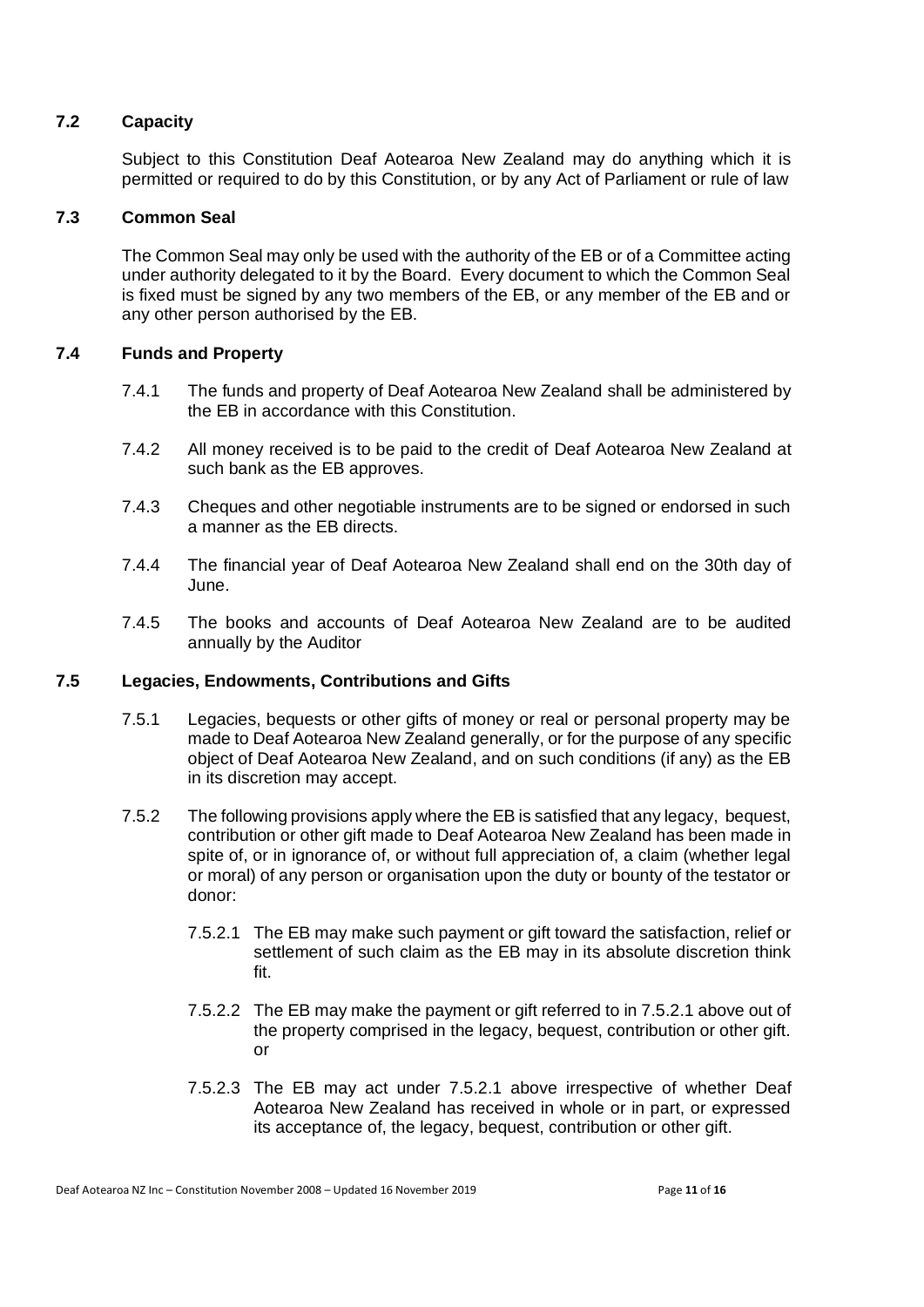- 7.5.3 The EB in acting under this clause may take into account any report and/or recommendation made by the solicitor or counsel representing Deaf Aotearoa New Zealand in respect of any claim, threatened claim or legal proceeding.
- 7.5.4 Any person authorised by the EB may receive and give receipts for legacies, subscriptions, donations, or money bequeathed, made or given to Deaf Aotearoa New Zealand and any receipt given is an effective discharge for the money or other property stated to have been received.

# **PART 8. GENERAL MEETINGS**

#### **8.1 Annual General Meeting**

- 8.1.1 The Annual General Meeting will be held at a time and place determined by the EXECUTIVE BOARD from time to time
- 8.1.2 At each Annual General Meeting the following business shall be transacted:
	- 8.1.2.1 Consideration of the Annual Report for Deaf Aotearoa New Zealand and any operating subsidiaries;
	- 8.1.2.2 Consideration of the Statement of Accounts of Deaf Aotearoa New Zealand and the Auditor's Report;
	- 8.1.2.3 Confirmation of the Patrons;
	- 8.1.2.4 Confirmation of Auditor and Solicitor;
	- 8.1.2.5 Consideration of any remit(s) submitted by any member(s) in accordance with the constitution and rules of Deaf Aotearoa New Zealand;
	- 8.1.2.6 Set membership levies on the recommendation of the EB;
	- 8.1.2.7 Amendments to the constitution;
	- 8.1.2.8 Other business that can be properly transacted at the AGM;
	- 8.1.2.9 Confirmation of newly elected Executive Board.

### **8.2 Special General Meetings**

- 8.2.1 A Special General Meeting may be called at any time by the EB, or on the written request of not less 5 % of members. When making a written request the request must state the object of the proposed meeting.
- 8.2.2 The notice of any such Special General Meeting must specify the date and place of the meeting and the subject matter intended to be submitted to the meeting.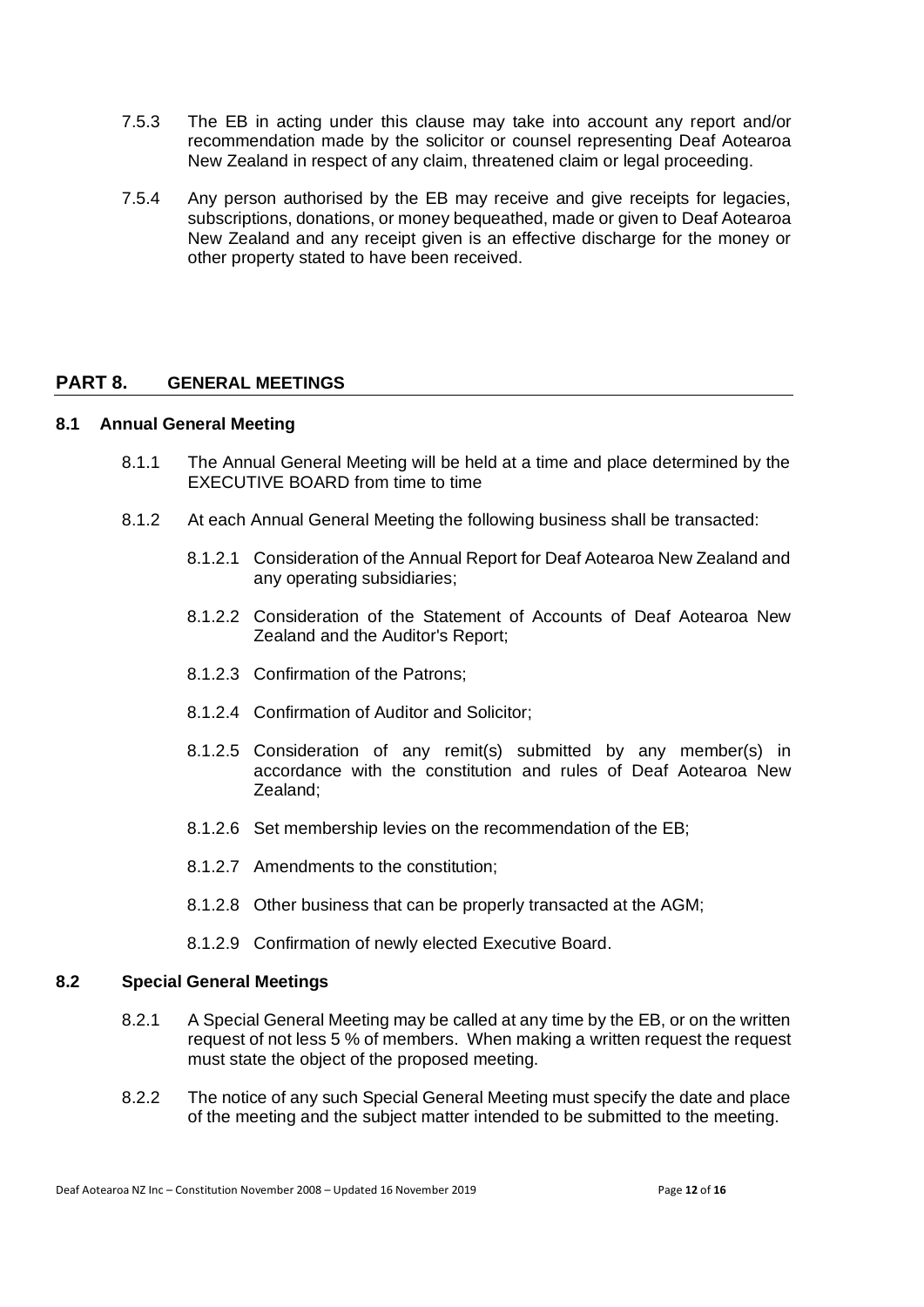# **8.3 Notice of Meetings.**

- 8.3.1 The EXECUTIVE BOARD will give 90 clear days notice in writing advising current members of the date of the Annual General Meeting. Call for Board nominations will be included with the notice.
- 8.3.2 The EB must give 30 clear days notice of a Special General Meeting to each member.

### **8.4 Voting Procedures**

- 8.4.1 Any Associate Member, although not a voting member, may attend and take part in the business and discussions of a meeting at the invitation of the person presiding over the meeting but is not entitled to vote on any question.
- 8.4.2 Invitations may be extended to allied organisations, and interested parties or persons to send representative observers for all AGM's, or other meetings, as determined by the EXECUTIVE BOARD. These people may be given an opportunity to speak, at the invitation of the person presiding over the meeting, but no voting rights.
- 8.4.3 If a voting member is unable to attend the General meeting, they may appoint another person to vote on their behalf.
- 8.4.4 If a voting member wishes to appoint a proxy she/he must do so by notice in writing. A proxy form will be sent out with the notice of the Annual General Meeting. An appointment of proxy will not be valid unless it is signed by the absent member and includes the name of the absent member. All proxies must be registered prior to the commencement of the AGM
- 8.4.5 All votes are cast in person by individual members present at any meeting and/or those holding a proxy vote for other voting members.
- 8.4.6 The outgoing Board Members will remain and vote until the conclusion of the AGM

#### **8.5 Conduct of Meetings**

- 8.5.1 Any Associate Member, although not a voting member, may attend and take part in the business and discussions of a meeting at the invitation of the person presiding over the meeting but is not entitled to vote on any question.
- 8.5.2 The Chairperson may exercise a deliberative vote and may exercise a casting vote if there is an equality of votes.
- 8.5.3 All resolutions at any General Meeting shall be carried by a majority of the votes of the voting members, present in person or by proxy. Voting is to be by a show of hands, unless a voting member requests a ballot. On all votes each voting member is entitled to exercise one vote (a voting member who has been appointed a proxy for another voting member may exercise his/her own vote and the vote for the person for whom s/he is proxy, in accordance with the instructions of the person who has appointed him/her to be proxy).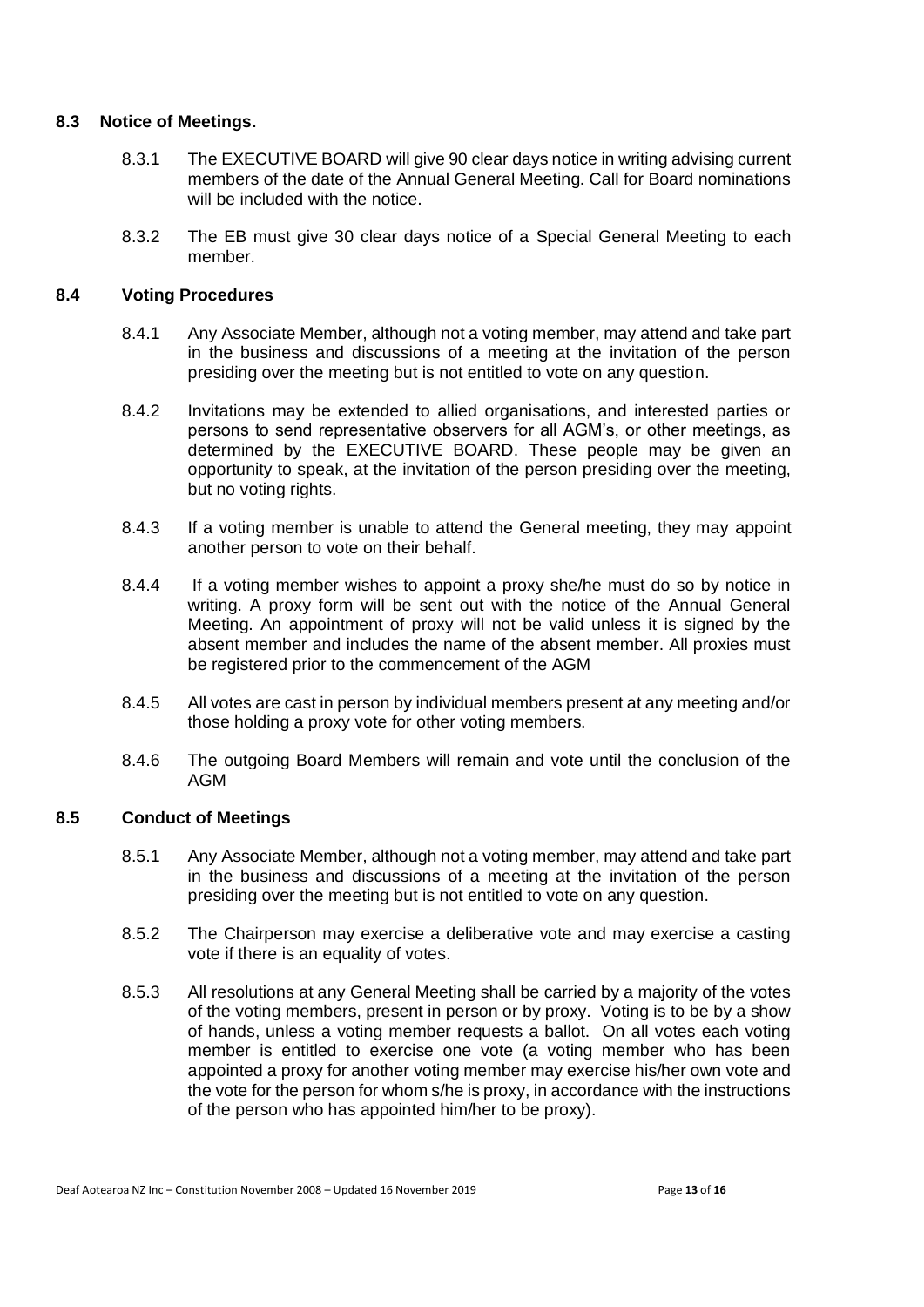# **8.6 Quorum**

- 8.6.1 A quorum for an Annual General or Special General Meeting shall consist of no less than 10 eligible voting members present.
- 8.6.2 In the event that a quorum is not present within two hours of the time set down for the commencement of the Special General Meeting the meeting will be cancelled and the purpose for which is was called will lapse. In all other cases if a quorum is not present within one hour of the appointed time the meeting will be adjourned to a date agreed upon by the majority of members present and if a quorum is not present then, those Members present in person will form a quorum and may deal with the business for which the meeting was originally called but no other business may be considered.

### **8.7 Annual Finance Report**

8.7.1 The Annual Finance Report shall ordinarily be considered at the Annual General Meeting in accordance with 8.1.2.2. A Special General Meeting may take place if required to confirm the Annual Financial Report.

### **8.8 Remits and Amendments to Rules**

- 8.8.1 Members may submit remits for the TGM of Deaf Aotearoa New Zealand but they must be received by the Chief Executive not less than 60 days prior to the meeting. A remit is for any change or amendment to the constitution.
- 8.8.2 The EXECUTIVE BOARD will give notice of remits and recommendations to all members 30 days prior to the Annual General Meeting.
- 8.8.3 Remits that are passed at an AGM will become effective immediately after that AGM.

#### **8.9 Rule Changes**

8.9.1 Subject to the provisions of the Act, the Rules of Deaf Aotearoa New Zealand may be amended in whole or in part by resolution carried by a two-thirds majority of the votes of the voting members present at any Annual or Special General Meeting of Deaf Aotearoa New Zealand of which the required notice has been given. No amendment is to be approved if it has the effect of altering the charitable nature of the objects of the Society. Notice of proposed changes / remits shall be given to all members 30 days prior to the AGM.

# **PART 9. WINDING UP**

# **9.1 Winding up**

9.1.1 Deaf Aotearoa New Zealand may be put into liquidation or dissolved in any of the ways provided for in the Act.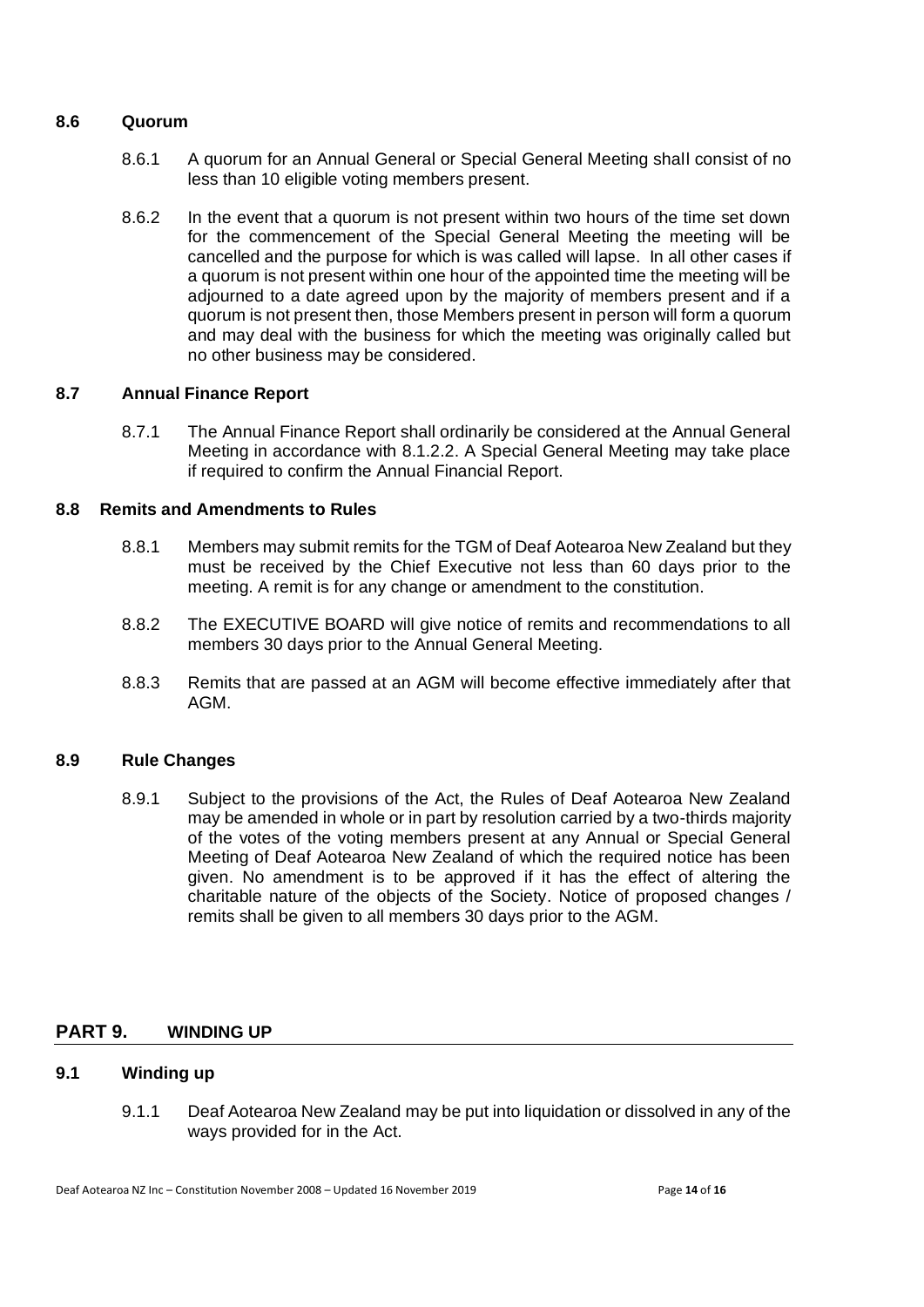- 9.1.2 In the event of liquidation or dissolution of Deaf Aotearoa New Zealand, the EB shall call a Special General Meeting of Deaf Aotearoa New Zealand to resolve how the surplus assets are to be disposed of and ensure that those assets will be applied exclusively for charitable purposes in New Zealand which as near as possible resemble the goals of Deaf Aotearoa New Zealand. A resolution under this Rule as to the disposal of surplus assets must be passed by a simple majority of the voting delegates present in person.
- 9.1.3 If a resolution is not passed in accordance with the preceding Rule the surplus assets shall be applied exclusively for charitable purposes in New Zealand as directed by a judge of the High Court of New Zealand and the provisions of Section 27 of the Act shall apply.